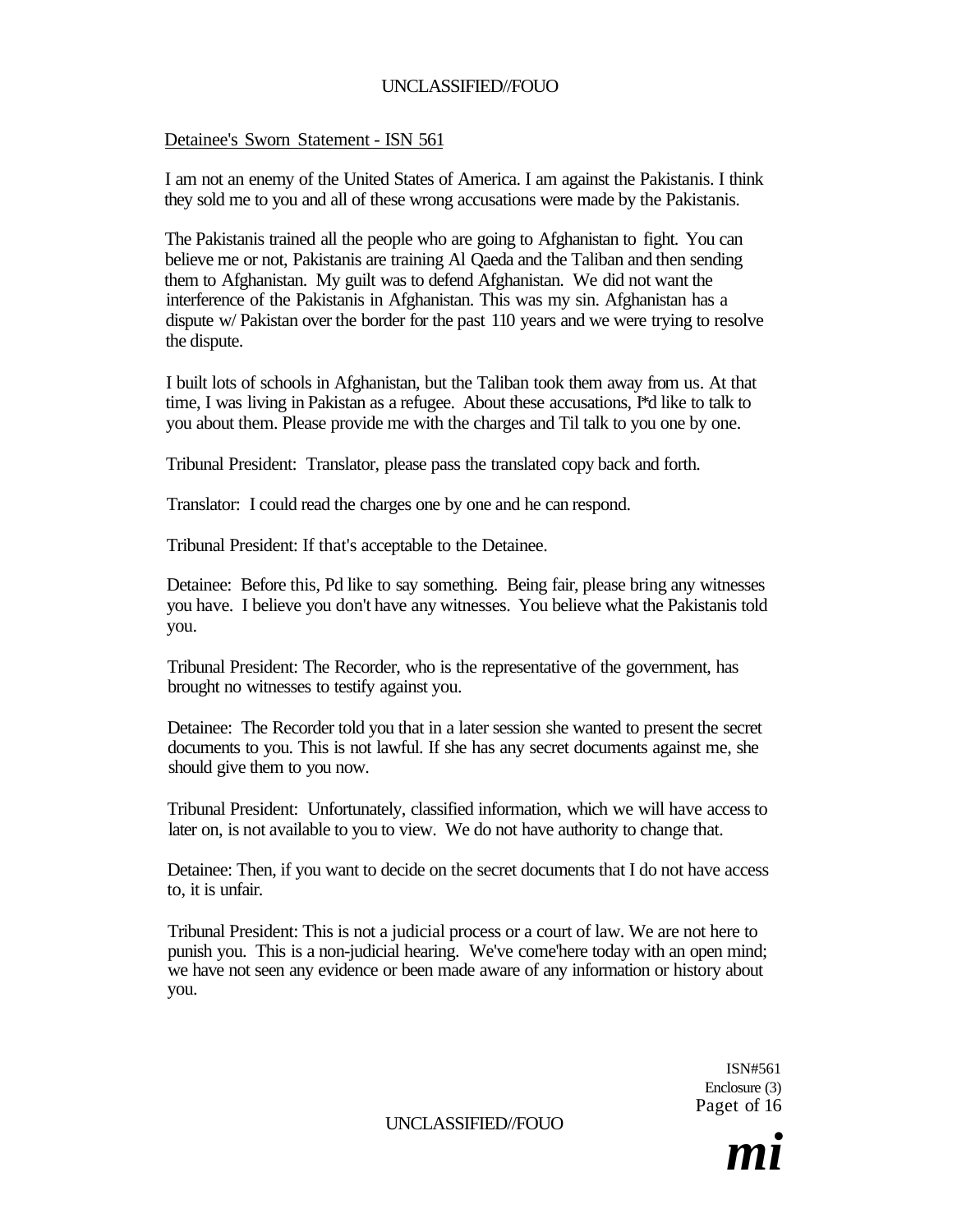Detainee: In the beginning, you said you were here to decide if I am an enemy combatant or if I'm against the United States of America. That is a punishment.

Tribunal President: We are here to see if you have been properly classified as an enemy combatant. We will hear your testimony, the testimony of your previously approved witness and the unclassified summary of evidence, which you'll have an opportunity to address and tell us your story. Because of reasons of national security, we will go into a closed session and review any classified information concerning your status. Only then will we make a decision if you've been properly classified as an enemy combatant.

If we determine you have not been properly classified, you will be released to your home country as soon as arrangements can be made. If we determine you've been properly classified, you'll be eligible for an Administrative Review Board at a later date. That board will review whether you still represent a threat to the United States or its allies, or if there are any other reasons or factors that would bear the need for continued detention.

I will address those items again later on in this proceeding, so you have a full understanding of the process today as well as what lies ahead.

Detainee: If you are fair to me today. ..I want to tell you I am innocent and I've done nothing wrong. If you decide I am guilty of the charges, then it will be written in the history.

Tribunal President: Are you ready to begin your statement?

Detainee: Yes, please read it.

## • **3(a)l The Detainee voluntarily traveled to Afghanistan in August 2001.**

Afghanistan is my country. I'm not guilty if I go to Afghanistan. I went there to work on mining and I also built a school for girls. I also had land in Afghanistan that I wanted to go check on.

Afghanistan is my country and it is no sin to go to Afghanistan. The Arabs and the Pakistanis, who didn't have anything to do in Afghanistan.. .you released them.

*The Detainee asked the Translator if he told the Tribunal Members that he released them? The Translator said yes.* 

Tribunal President: I have no information about those Detainees. I'm concerned about you today.

> ISN#561 Enclosure (3) Page 2 of 16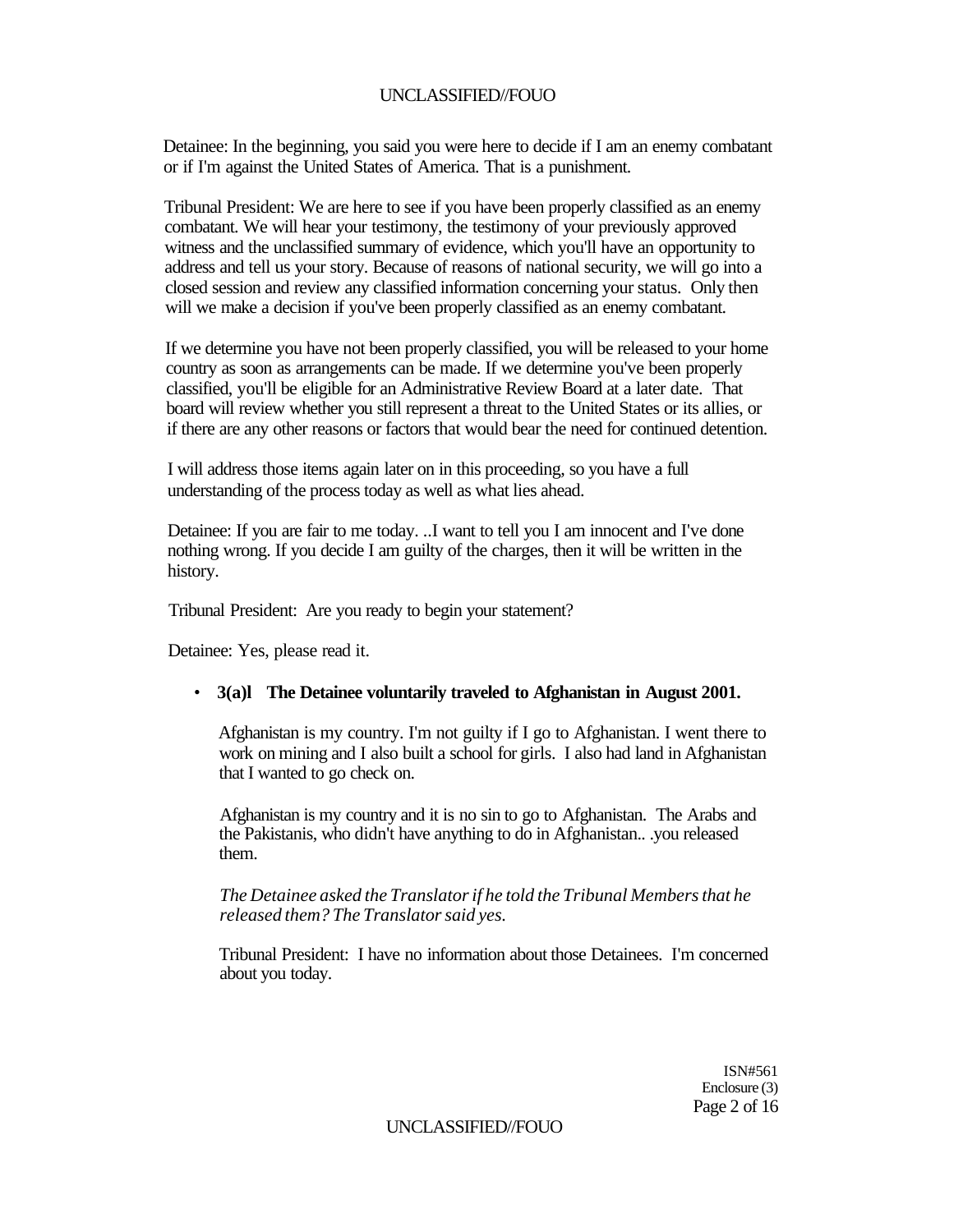# • **3(a)2 The Detainee was a member of Jamaat ud Dawa il al Quran al Sunnat (JDQ).**

At the time of the Russian war I was with them. That was 16 years ago. The Pakistanis handed me over to you because of this charge.

I've provided lots of evidence against the JDQ to your interrogators. I told them all about the JDQ. Sixteen years ago, I was working in publishing with the Jamaat ud Dawa il al Quran al Sunnat. I had a newspaper.

Personal Representative: I would like to add some things about 3(a) 1 that we covered. Previously he mentioned that the Taliban was opposed to his school.

Detainee: Yes. We built the school in hiding; the Taliban didn't know about it.

Personal Representative: The Detainee also said that the JDQ was training the Pakistani Intelligence agents at the time.

Detainee: They said I have a connection with this organization. I did not receive any training.

Personal Representative: Yes. Further, at the time, there was no connection with the JDQ and Afghanistan.

Detainee: At the time of the Russians, we had the communist regime in Afghanistan. JDQ existed to work against the communist regime, but they were always looking forward to the Pakistani interest. At that time, I believed the JDQ was helping Afghanistan, but when I understood they were helping the Pakistanis, 1 left.

# • **3(a)3 Jamyat-u-Dawa-al-Quarani (JDQ) conducted training with several types of weapons in the Abdullah Abu Masood camp.**

Yes, this is correct, but what would I do about it?

Personal Representative: The Detainee further said that he did not participate in any training.

• **3(a)4 The JDQ is a militant religious school which trains students** in **military camps as well as classrooms. The JDQ has a militant** wing **and an assassination wing.** 

This is completely true. They killed many people and they were trying to kill me, but it's not up to me. This organization has animosity towards me.

> ISN#561 Enclosure (3) Page 3 of 16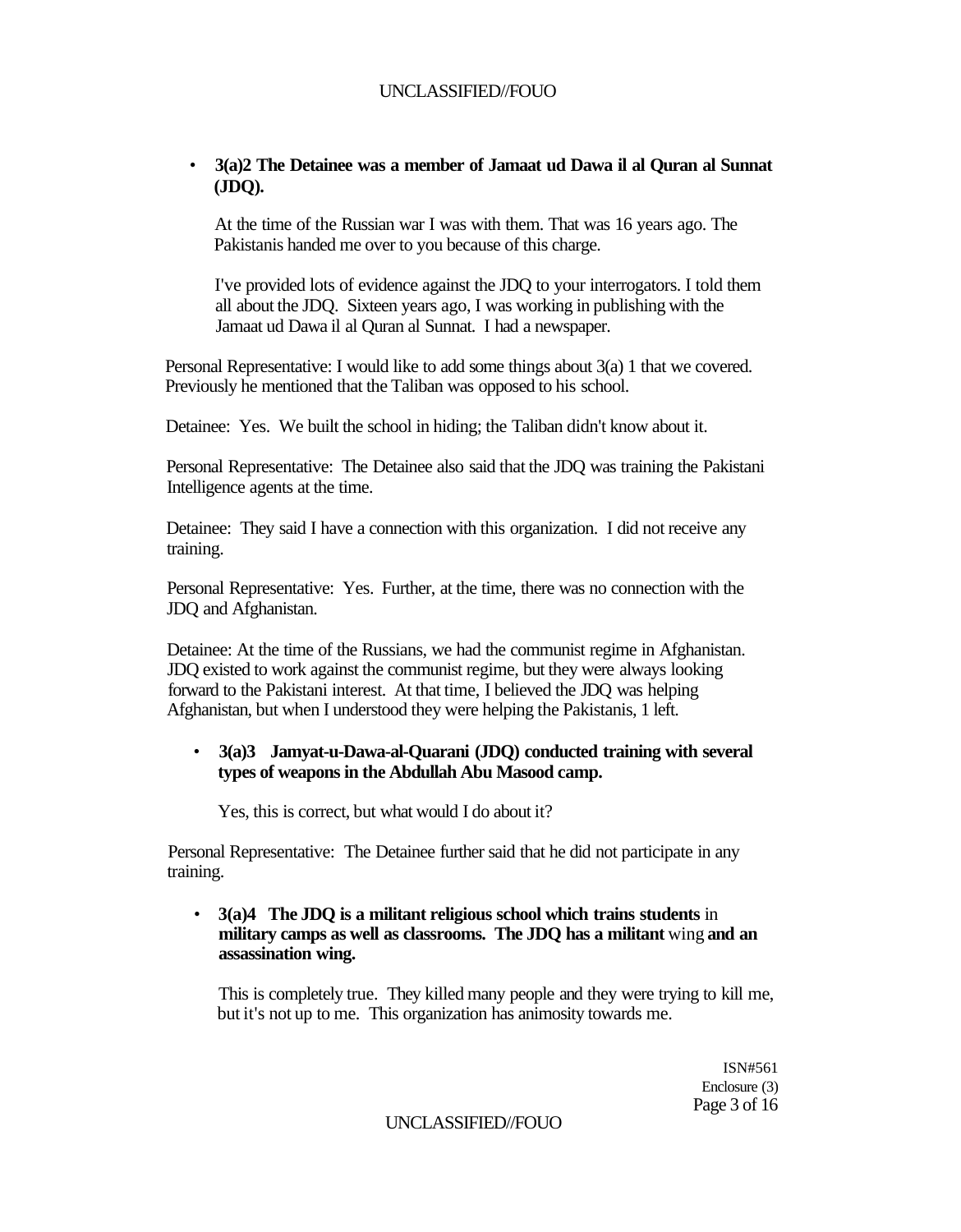## • **3(a)5 The Detainee reportedly was an Al Qaeda point of contact in Herat, Afghanistan.**

This is a completely wrong accusation. I will speak about this little by little, so the translator can translate.

First, this is the difference between the first and fifth charge. The first charge mentioned that I traveled to Afghanistan in 2001. The fifth accusation means that I was in Herat or Afghanistan. How could that be possible?

To be honest, I've never been to Herat One time I traveled to Afghanistan. When I was a little boy, I went to Pakistan and lived in Pakistan as a refugee.

If this accusation was true, I'd have an office in Herat and the office and the office would have lots of neighbors and lots of people would know about it. If you have any witness, please present them.

May I talk more?

*Tribunal President: By all means, certainly.* 

You have the Governor of Herat with you here in the camp. He was a representative of the Afghanistan government in Herat. You could ask him if I was in Herat of if he has any knowledge of me having an office in Herat.

*Tribunal President: I believe this is the witness that will appear today, is that correct?* 

*Personal Representative: Yes, sir. The Detainee also mentioned that he never had any connection with Al Qaeda or the Taliban, let alone traveling to Herat,* 

Yes, sir. I was about to say that. I am the enemy of the Taliban and Al Qaeda. The Pakistanis who handed me over to you didn't have anything against me. They had to make up wrong accusations.

Of course, if they told you that I was their enemy, you wouldn't capture me. If they tell you that I was your enemy, they have to make this up.

I never had any connection with the Taliban and Al Qaeda. These accusations are completely wrong,

From the day I was born until today, if you can prove that I went to Herat one day, then I am guilty as charged.

I've been here for the past three years and one month. All I want from you is to be fair with me.

> 1SN#561 Enclosure (3) Page 4 of 16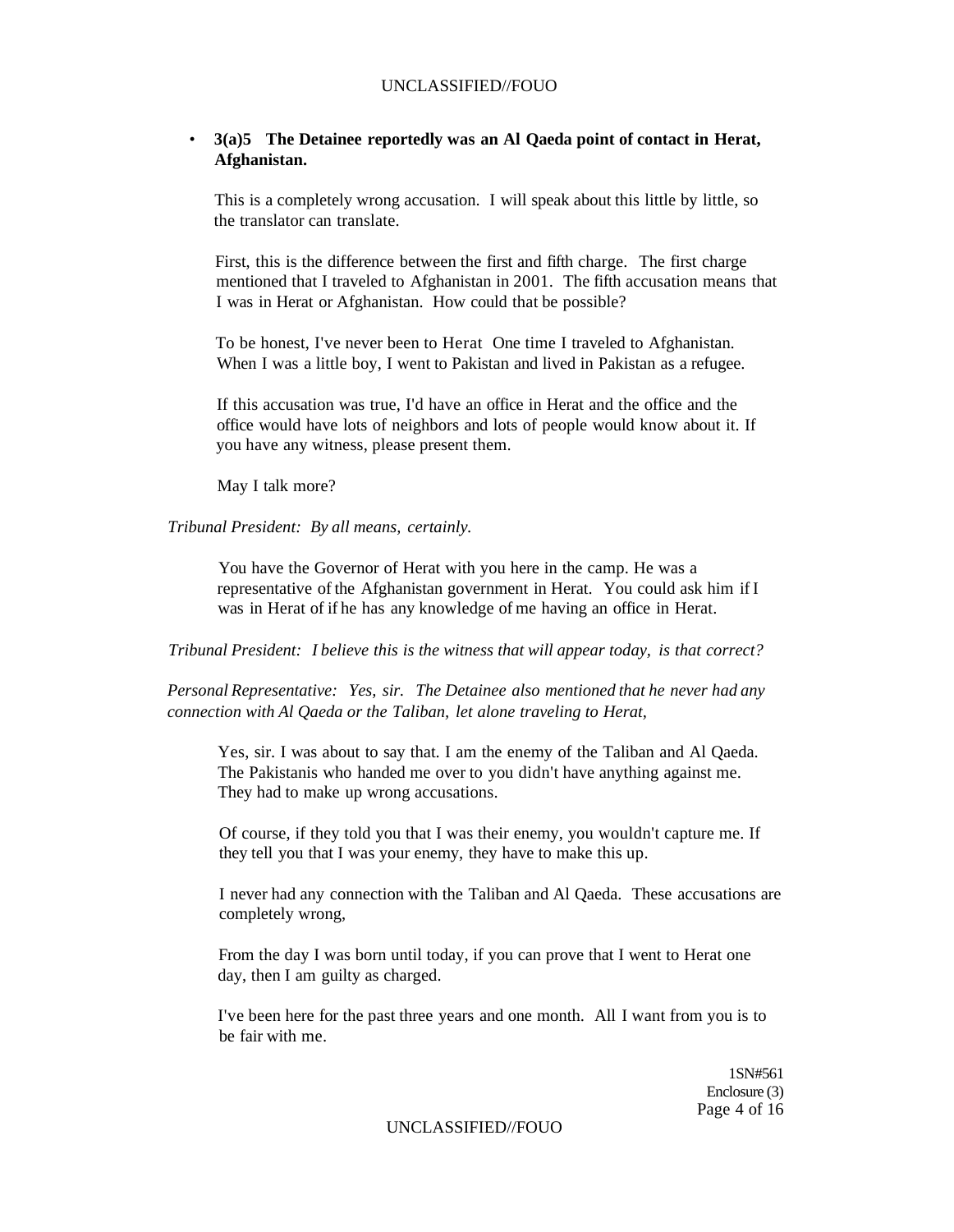*Tribunal President: We have taken an oath to do just that, to be fair and to carry out our responsibilities.* 

Thank you, this is my hope too. I've been oppressed. You can ask the interrogators; I've been working for your government. I've provided them with lots of information and they will tell you that I did not lie to them even once.

My brother was here; he was released. He was brought with the same charges. Why was he released? The interrogators told me that me and my brother would be released soon. I'm surprised to come to this Tribunal.

*Tribunal President: I'm sorry, lean* 7 *answer that. I don* 7 *know what the situation was with your brother. I only know what is here on the table in front of me. You are here today and we will carry out our responsibilities as assigned in this Tribunal.* 

I was arrested by the Pakistanis before the fall of the Taliban. I was arrested by the Pakistanis and I was interviewed by American officials in Pakistan. The American was sitting like you [translator, sitting to the left of the Detainee] and the Pakistani ISI, which is the Inter Security Intelligence Forces of Pakistan, were sitting on the other side of me.

The Americans told me they did not capture me and they didn't have anything against me. They said the ISI captured me. The American official said they didn't have anything against me; they did not capture me and I was captured by the ISI and that I was tree from them [America], but they [ISI] have you.

After that, I was held for two months and twenty days in their detention, so they could make wrong accusations about me and my brother, so they could sell us to you.

When I was in jail, they said I needed to pay them money and if I didn't pay them they'd make up wrong accusations about me and sell me to the Americans and I'd definitely go to Cuba. I can tell you that if I had bribed them, I wouldn't have come here.

The people you need were hidden by the Pakistanis. The innocents were sold to you by the Pakistanis. I have a lot to say, but I don't want to take your time. I think the statement I presented to you is enough. If you could make your judgment based on this statement.. .it is up to you.

Tribunal President: We will take everything into consideration as we begin our determination of whether you've been properly classified as an enemy combatant. Does this conclude your statement at this time?

> ISN#561 Enclosure (3) Page 5 of 16

> > wri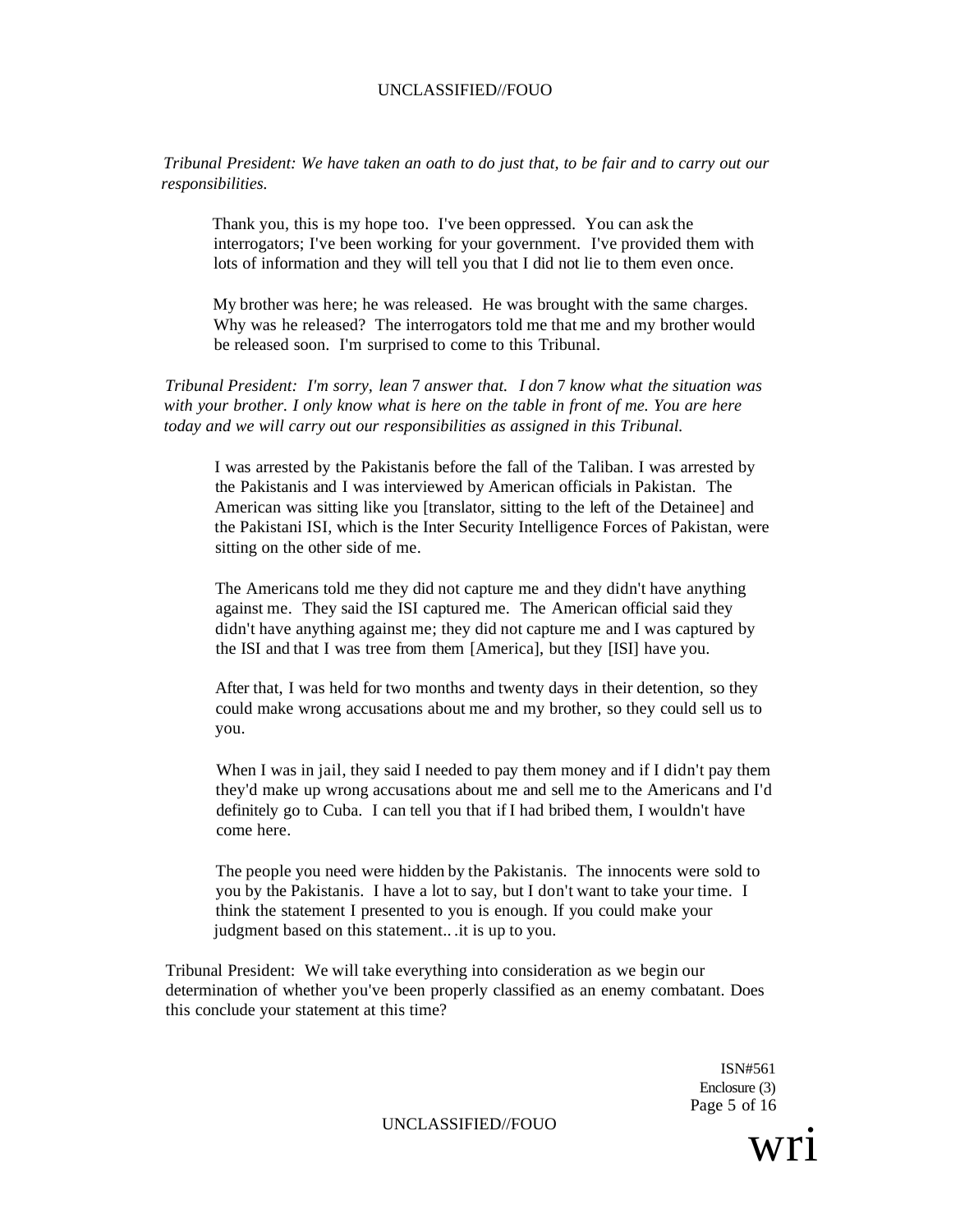## Detainee: Yes.

*The Personal Representative had no questions for the Detainee, but requested the witness.* 

*The Tribunal President advised that there were a few questions to ask first and then the witness will be brought in.* 

#### Tribunal Members Questions to the Detainee

- Q: Good morning.
- A: How are you?
- Q; Very well, thank you. We have some things we'd like to clarify about the story you told us today. The first point, where it says that you traveled to Afghanistan, obviously you were in Pakistan at the time. How long had you lived there?
- A: We've been living in Pakistan for the past 30 years.
- Q: You left Afghanistan as a young boy?
- A: Yes.
- Q: You said the reason you went to Afghanistan at that particular time was to build a school?
- A: I told you three things. I went to check on the schools that I built, work on the mining and to check on the land we have there.
- Q: Did you go back and forth from time to time from Pakistan to Afghanistan or was that the only time you did that?
- A: I did not travel to Afghanistan during the time of the Communist regime at all. After the fall of communism in Afghanistan, I'd go once or twice a year, or sometimes it would be once in two years.
- Q: The Afghanis permitted you to do this, or did you have to do it in secret?
- A: I was not guilty of any charges. Afghanistan wouldn't want me to go there, but I didn't commit any crime to go there. The Taliban wanted to capture me when I was crossing, but God saved me and I went back to Pakistan.

ISN# 561 Enclosure (3) Page 6 of 16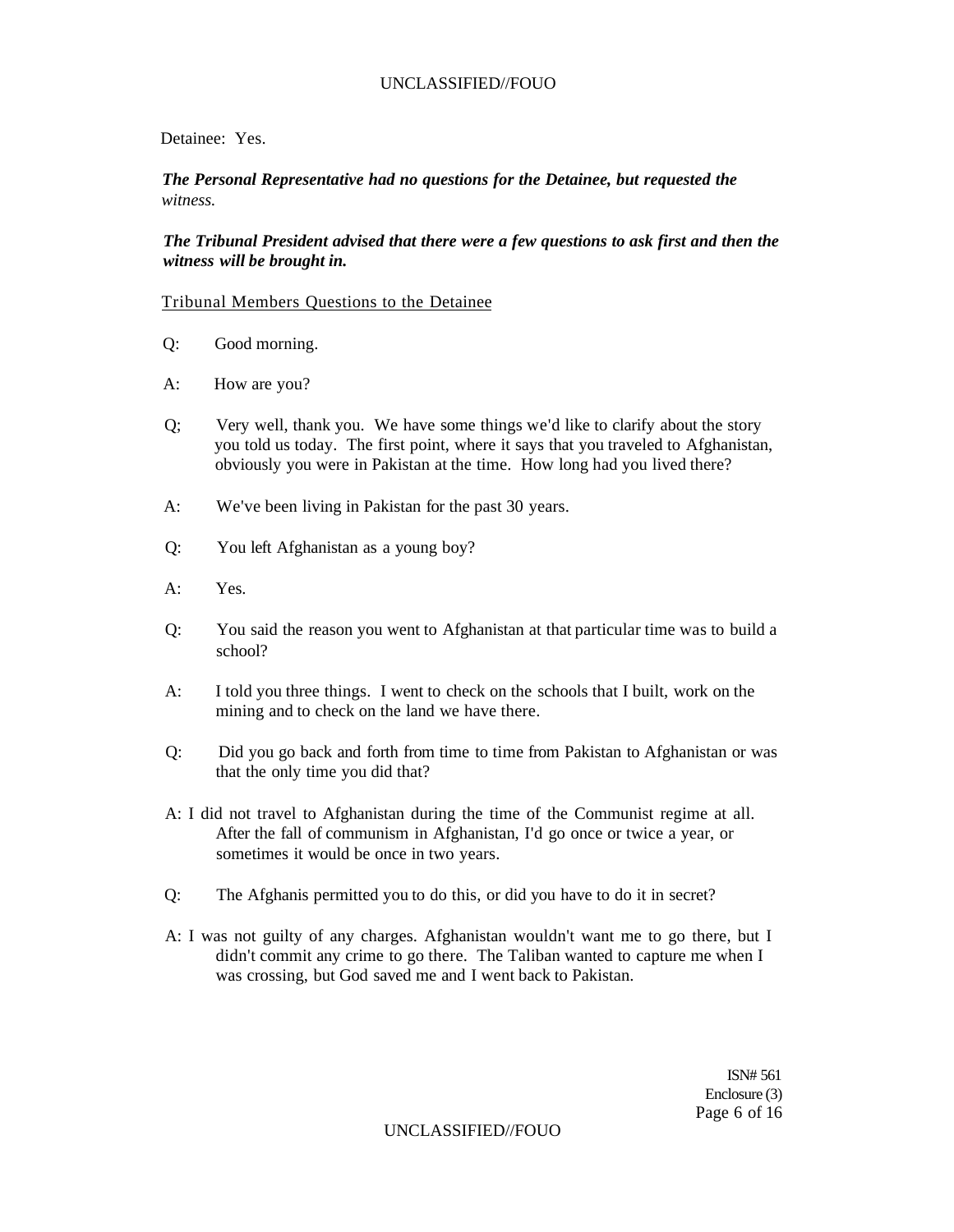- Q: Why would they want to capture you?
- A: Because I was against the Taliban regime.
- Q: How would they know this?
- A: I was a journalist and was writing against the Pakistanis' policies in Afghanistan. They couldn't capture me in Pakistan because the media is free; you could say or write anything. So, they told the Taliban to capture me.
- Q: What they didn't like was that you were criticizing Pakistanis for helping the Taliban?
- A: Yes, there is no doubt about this; the Pakistanis created the Taliban
- Q: Concerning the JDQ, can you tell us its purpose and why it was formed?
- A: At the time of the Russian war there were many different organizations in Afghanistan against the Russians, like Rabbani and many other, plus, JDQ was formed and the leader was (inaudible) Jamil Rahman. I thought, well, the others are doing wrong, so JDQ is probably here to help Afghanistan, that's why I joined.

At that time, I thought this was a new organization formed against the Russians, so I joined. When I found out that JDQ was looking out for the benefit of the IS1, the Pakistani secret police, I left and started writing against them.

JDQ is doing political assassinations in Afghanistan. Three times they attempted to kill me, but God freed me from them and my life was spared.

I thought that since they carried out three assassination attempts on me and hadn't succeeded, they finally had to make up many wrong accusations about me. First, so they could make dollars and second they thought, excuse me, that you are blind and you are going to take the innocent and keep them over here for life.

- Q: So, this group operated in Pakistan and Afghanistan?
- A: Yes. They also have connections to many different Arab countries. They are working on behalf of the Pakistanis in many different parts of the world.
- Q: After the Russian war, they still maintained their existence?
- A: Yes, sir. They still exist

ISN# 561 Enclosure (3) Page 7 of 16

UNCLASSIFIED//FOUO

ivr?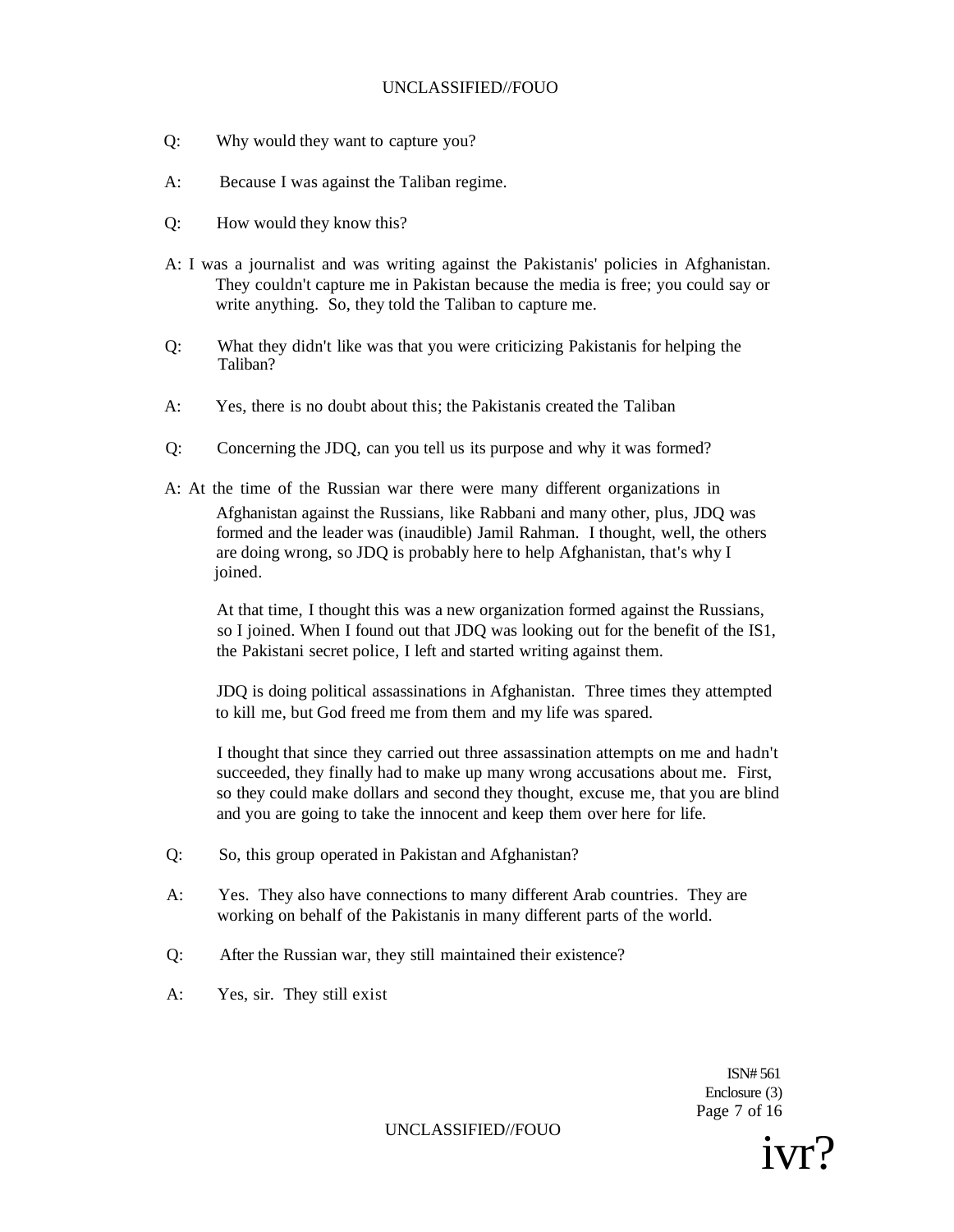- Q: After they were successful in driving the Russians out, what was their purpose after that?
- A: They are against the stability in Afghanistan right now, because they are carrying the Pakistani benefit. At one time, they wanted to make Afghanistan a province of Pakistan. I found out about it and I started to write about it.

The Pakistan government doesn't want stability because of the land dispute that we have. If they know we have a stable government in Afghanistan, we would ask for our land. In all of the water we have in Afghanistan goes to Pakistan. Our land is dry and we have lots of drought. If we have a stable government in Afghanistan we would not let it go.

- Q: So, since the Taliban represented stability to Afghanistan in its early days, did the JDQ support or oppose the Taliban?
- A: In hiding, they were with the Northern Alliance and obviously they were with the Taliban. They were doing it both ways.
- Q: Which side did they truly support?
- A: Truly, they were with the ISI and with the Taliban.
- Q: What do you believe their true attitude was towards the Northern Alliance?
- A: They were working to provide secret information about the Northern Alliance to Pakistan. The Pakistani government sent their men into two different opposition groups to cause a fight between the groups, for the benefit of Pakistan.

To tell you the truth, the Northern Alliance did not do anything good for Afghanistan and neither did the Taliban.

- Q: So, you believe the JDQ would also be against the current government of Afghanistan that is trying to start new things?
- A: No doubt about it.
- Q: What is the JDQ's position on the United States?
- A; I don't have that much information. I was trying to gather information about them and was only able to gather a little. They were trying to put three agents in American agencies to gather information for the Pakistanis. They traveled to America, but I don't know if they succeeded in this or not.

ISN# 561 Enclosure (3) Page 8 of 16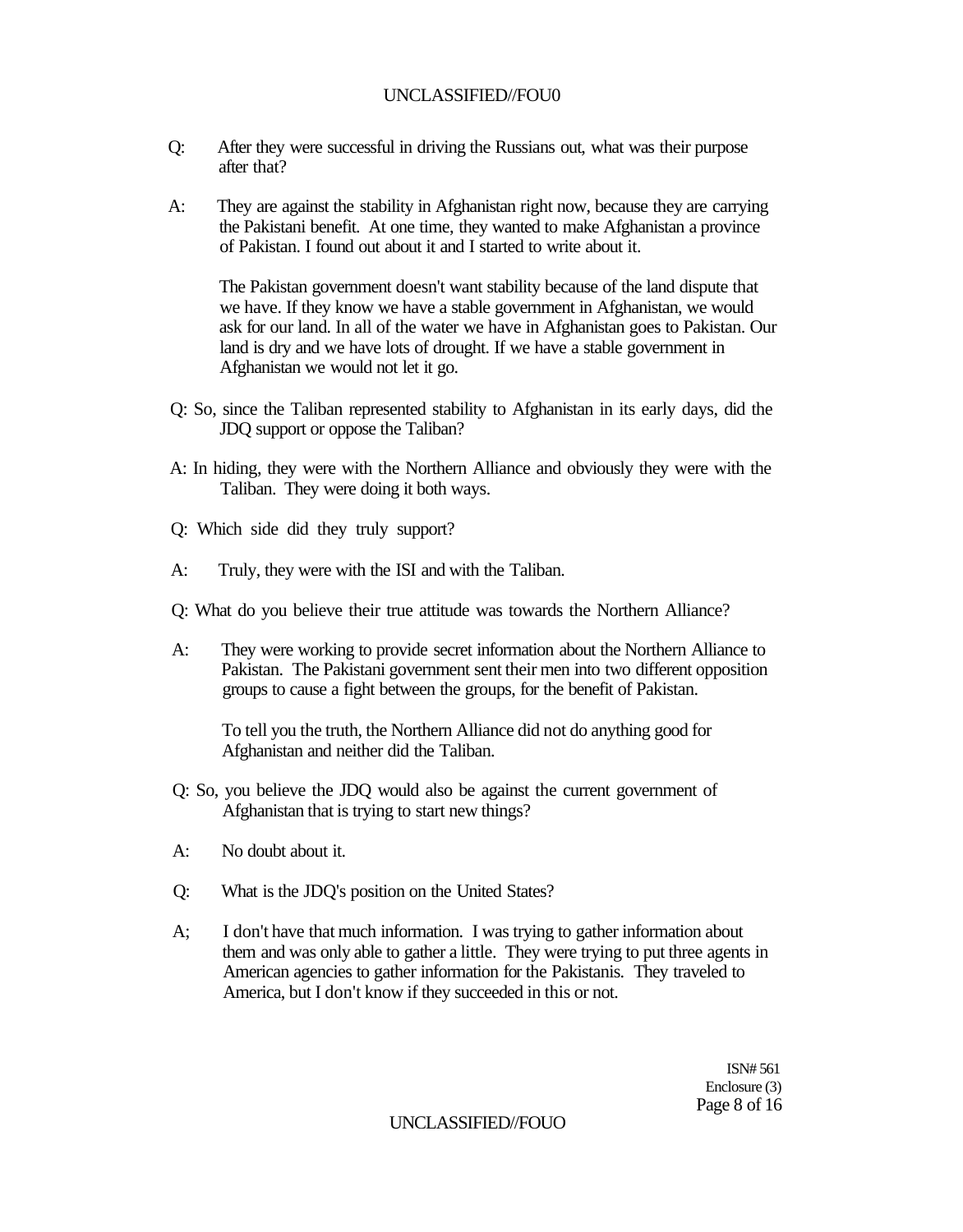# UNCLASS1FIED//F0U0

- Q: Someone apparently has said that you were an Al Qaeda point of contact, and you said that was not true. Do you believe an enemy or the Pakistani government has said this about you?
- A: I believe both are true. My personal enemies are agents of Pakistan, so both of them,
- Q: So, you unfortunately have personal enemies?
- A: Yes, obviously.
- Q: How long were you with the JDQ before you became disillusioned with them?
- A: I can approximate, I may make a mistake, but it was approximately five years. If I was home I could provide you with accurate information because I have the dates in my house.
- Q: When you were writing against the JDQ, what was the newspaper and whom did you write for?
- A: At first, I was providing information to three newspapers and I had three magazines. I published three magazines that belonged to me.
- Q: You were doing this all from Pakistan?
- A: Yes, that's why the Pakistanis didn't let me publish the three magazines anymore.
- Q: People in Afghanistan were also readers of these publications?
- A: Yes, sir. Everywhere.
- Q: You said you owned three magazines that you published yourself, but the Pakistanis stopped publications?
- A: Yes.
- Q: How long did you write these magazines?
- A; I told you I can only give you approximate dates. I've been here for a long time, but approximately four years.
- Q: What period of time? From what year to what year?
- A: I can't recall accurately, but sixteen years ago, when I left the party I started to write against them.

ISN# 561 Enclosure (3) Page 9 of 16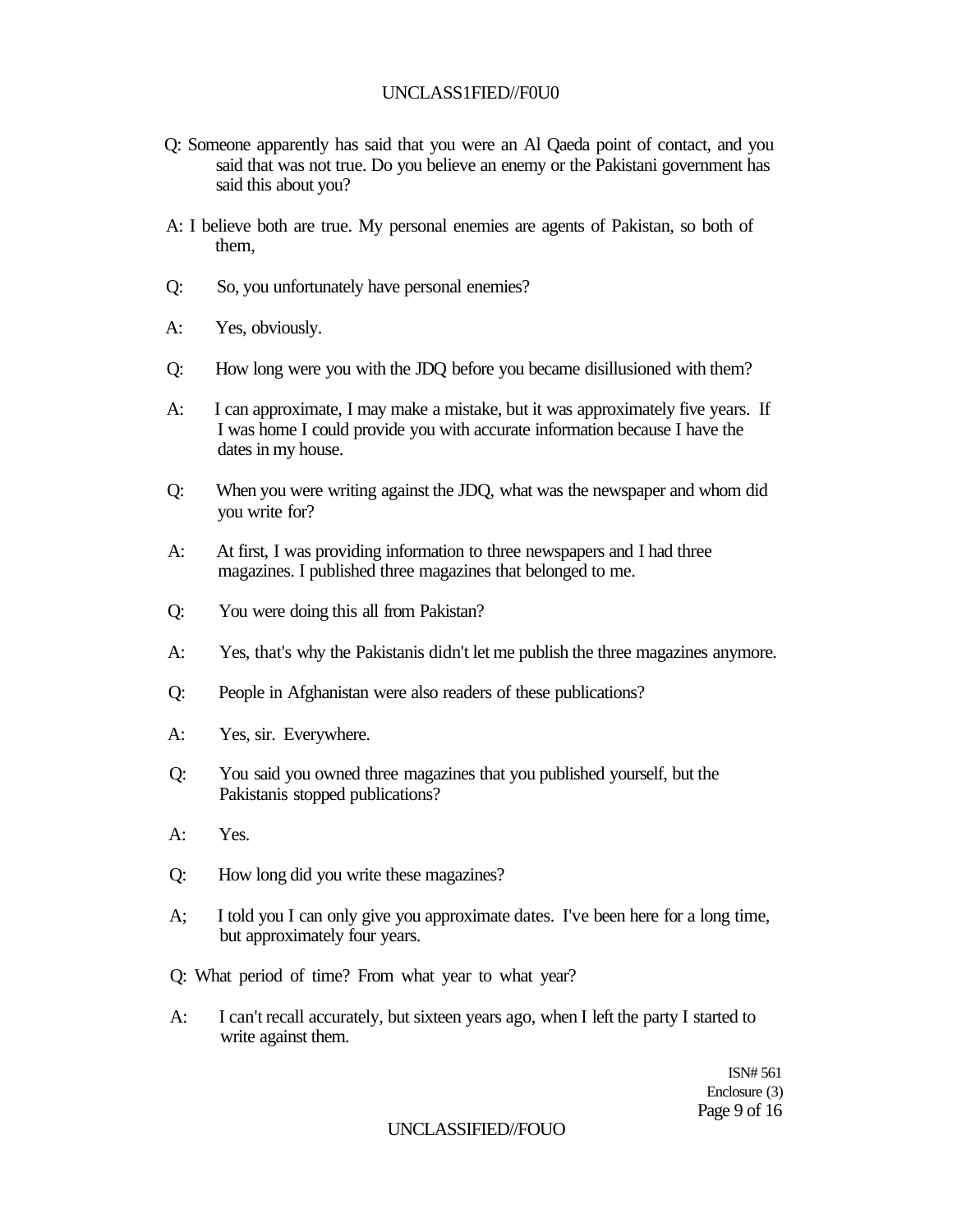Late 1980's then?

Approximately.

And you were out of the magazine business in the early 1990's then?

Approximately.

Is that the same for the newspapers? Were you providing articles for the newspaper during the same time frame, approximately?

- **A**  I was providing articles for the newspapers before that and after that.
- **Q**  Big newspapers?
- **A**  It's in Pakistan, I provided any newspaper I could with the news.
- **Q**  This continued all through the 1990's? 1999,2000, and 2001?
- **A**  Yes.

Personal Representative: Mr. President, are we talking about the Roman calendar or the Muslim calendar? I want to make sure there is no confusion in months or years.

Detainee: I know the American dates and all of the dates I provided are approximate.

Member: I have the other calendar too, but those years haven't happened yet.

- Q: You mentioned that if you had paid money when you were arrested, you might have been let go. However, the Pakistanis were not releasing the names of other people to the United States. What kind of people were they not turning over to the United States?
- A: I'm talking about Al Qaeda and the Taliban members.
- Q: When you were writing your articles, did you meet with Al Qaeda or Taliban members to gather information and put stories together?
- $A:$  No.
- Q: How did you get your information?
- A: First, I was living in Pakistan and Afghanistan and I was looking at it. Also, I was reading the newspapers and I was listening to lots of people.

I\$N#56L Enclosure (3) Page 10 of 16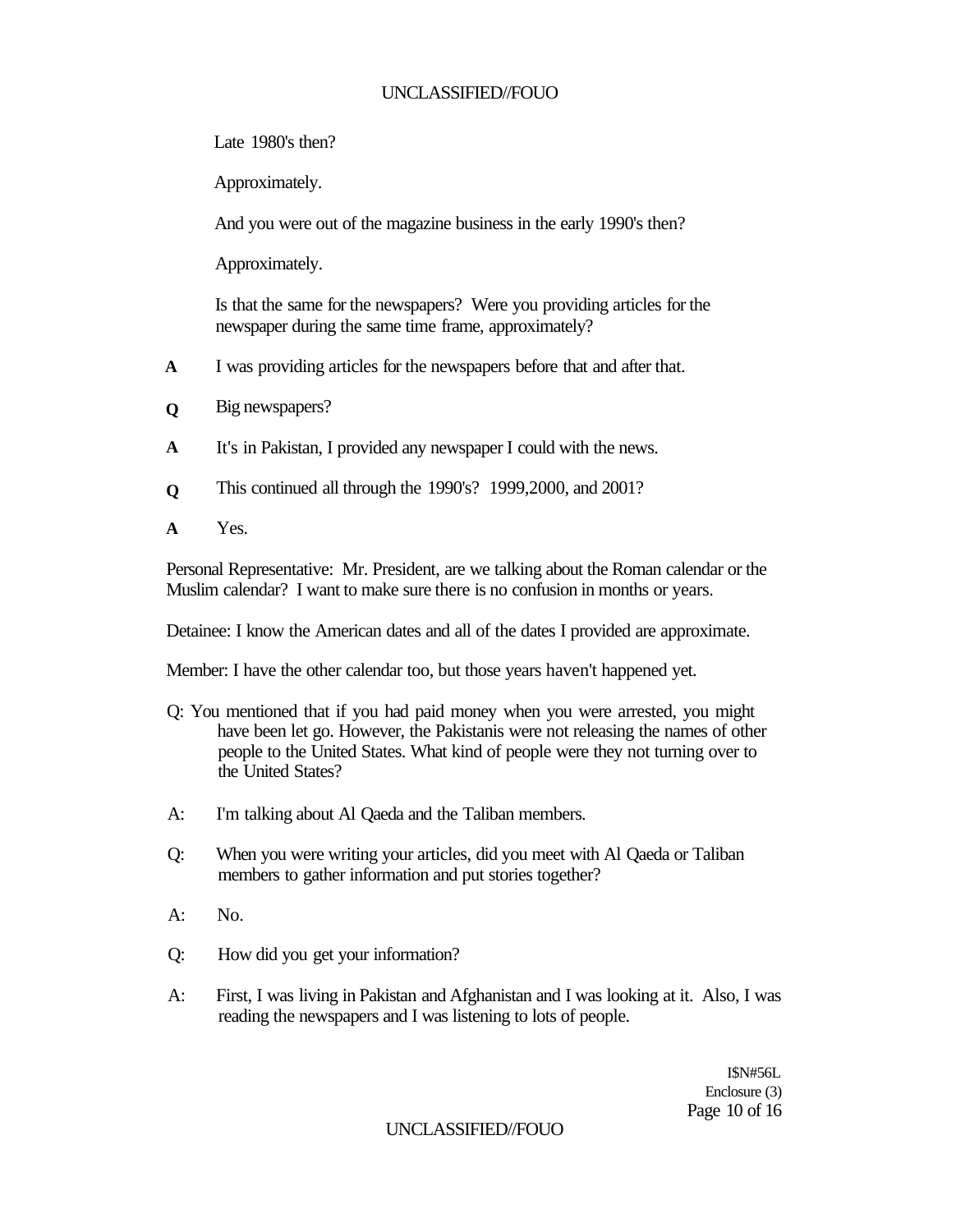# Tribunal President's Questions to Detainee

- Q: You had requested a witness from Peshawar, Pakistan. As I indicated earlier, that witness was not able to be produced today.
- A: No problem, the whole world is my witness. The whole world will tell you I'm not guilty of these charges.
- Q: Had this witness been available today, what would he have been able to tell us on your behalf?
- A: He would provide information about the wrong accusations you have against me.
- Q: He would be able to testify to all of the allegations?
- A: Yes, sir. Especially the accusation that I went to Herat. He saw that I was living in Peshawar.
- Q: What was the occupation of the witness?
- A: He was working in the office of the schools I was operating in Peshawar.
- Q: So, you were operating schools as well?
- A; I have provided information to my interrogators and my file that I have eight schools I was running in Afghanistan and in Pakistan. I'd like to ask you a question. If an individual is running eight schools, could they travel to Herat and live and work somewhere else?
- Q: The files you refer to, we haven't seen. Therefore, we didn't know that you were responsible for the administration of eight schools.
- A: No problem, sir. I told you this three years ago when I came here.
- Q: Not to us.
- A: I didn't provide this information to you, but I provided it to the interrogators. Please forgive me. I thought you read my files.
- Q: No, we have not.
- A: Very good.
- Q: You were administering these eight schools, you were running magazines and you wrote articles for the newspapers.

ISN# 561 Enclosure (3) Page 11 of 16

UNCLASSIFIED//FOUO

**I**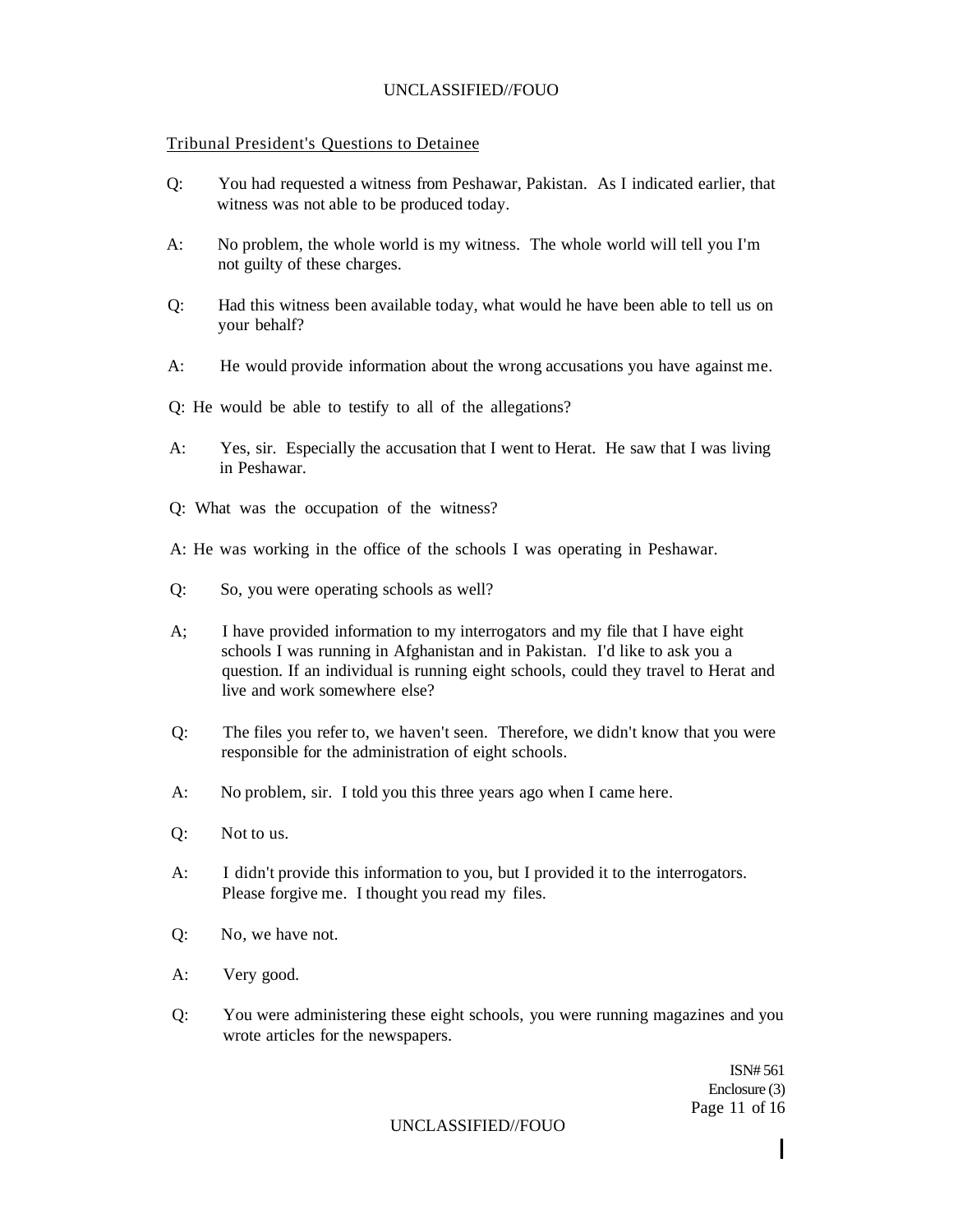- A: Yes.
- Q: Was your brother helping you?
- A: Yes.
- Q: It seems to me that you were fairly financially well off.
- A: Not too much, but it was fair.
- Q: Couldn't you or your family have been able to raise the money to pay off the Pakistani authorities so you could be released?
- A: No, sir. I did not tell you we did not have enough money to pay them off. Why should we pay them off? I did not commit any guilt. Why should I pay? I told them I would not pay them even one Rupee.
- Q: So, that's why you did not offer to bribe the authorities?
- A: Yes.
- Q: Why do you think your brother has been released from Guantanamo and you have yet to be released?
- A: I don't know. I don't have this information. The interrogators came to Camp Four and told my brother and I that we would be released very soon. The day my brother left, I have no idea why he went and I was left behind.

#### **Tribunal Members Questions to Detainee**

- **Q:** Are you and your brother pretty much the same way, as far as being outspoken and active with education and things of that nature?
- A: My brother was **a** professor at the university, but he helped me. He was a reporter for my magazines. He was interviewing people for my magazines. He was also my partner in the business I was running.
- Q: Did you have the same friends and same acquaintances?
- A: Are you talking about my brother or other friends?
- Q: Your brother. Did you have the same friends, acquaintances and business contacts?
- A: Obviously, everyone has his own friends, and even business partners.

ISN#56l Enclosure (3) Page 12 of 16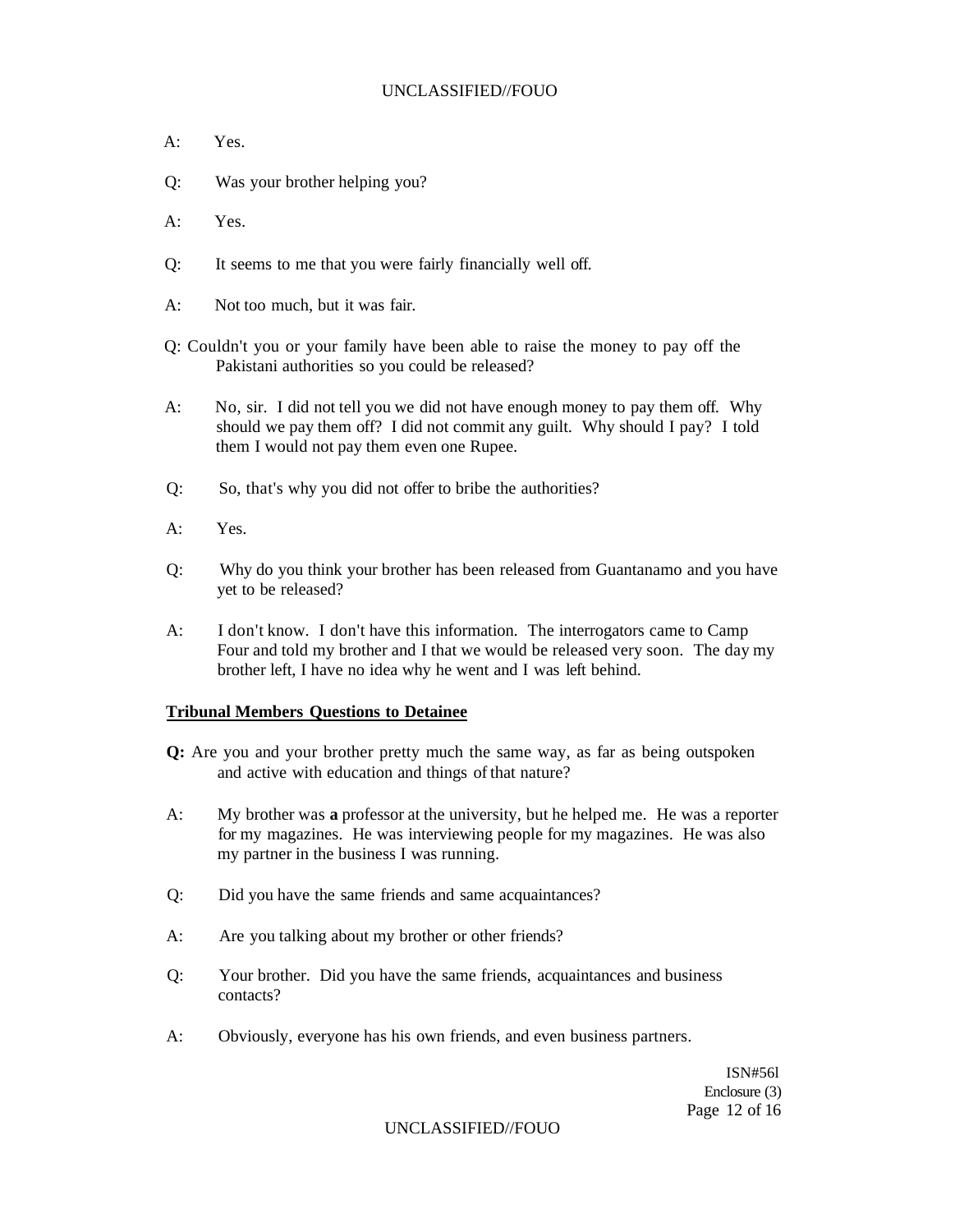- Q: Do you have anything else you'd like to say?
- A: No, sir. I don't have anything else to say to you, but I would not be against you. I am a writer and I've written many poems here and I ask for your justice. On the day I am released, I ask for you to provide me the things I wrote here.

*The Personal Representative calls, Khirullah Said Wall Khairkhwa, ISN579* 

*While waiting for the witness, the Tribunal Members had a few additional questions for the Detainee.* 

# **Tribunal Members Questions to Detainee**

- Q: We've only been talking about the JDQ organization. How many other organizations have you belonged to?
- A: No others.
- Q: The schools you were operating in Afghanistan, were they in Herat Province?
- A; No, sir. You didn't understand me when I told you that I did not go to Herat? I provided all of the addresses in my file, and if you'd like, I will provide them again.
- Q: Which part of Afghanistan were the schools in?
- A: The Provinces of Nooristan and Nangarhar. Jalalabad is the capital of the Province of Nahgarhar.
- Q: Was this area on the border of Afghanistan near where you were living at the time?
- A: Yes, sir. It is an area next to Peshawar, bordering Afghanistan.

*The witness, Khirullah Said Wall Khairkhwa, ISN 579 was sworn.* 

*The Detainee had no questions for the witness.* 

## **Personal Representative's Questions to Witness, ISN 579**

- **Q:** Can you tell us how you know Abdul Rahim Muslimdost [Detainee]?
- A: I met him here, in Camp Four. His brother was with me in Kandahar, and his brother told me he was here.

ISN#561 Enclosure (3) Page 13 of 16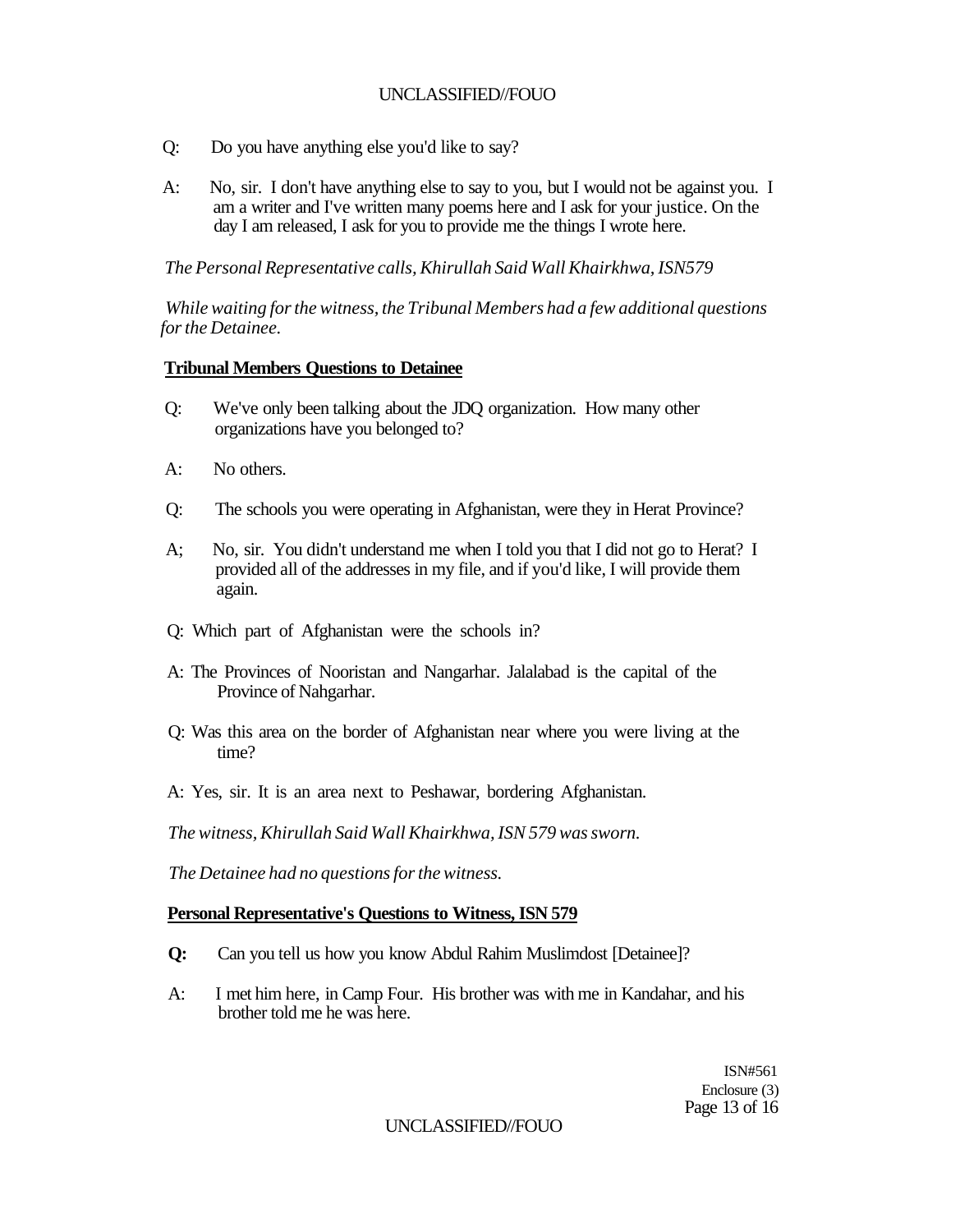- Q: Can you tell us your previous job in Afghanistan?
- A: I was Governor of Herat
- Q: Can you tell us the time period you held that job?
- A: Approximately the last two years of the Taliban government.
- Q: To your knowledge, was there any Al Qaeda activity in the Herat area?
- A: No, sir. I previously said that they did not have any offices and they did not operate in that area.
- Q: Is there any way they could have transited the area without you knowing?
- A: Herat is not a big province. Everyone knows the people who come over and have offices, but when people come visit Herat and leave, that's a different case.
- Q: Have you ever seen Abdul Rahim [Detainee] at any time, in Herat?
- A: No.

### Tribunal Members Questions to Witness. ISN 579

- Q: Good morning.
- A: I agree with you.
- Q: If there were Al Qaeda activity in Herat while you were Governor, you would know about it?
- A: Obviously.
- Q: If this man [Detamee] had been serving as a point of contact for them [Al Qaeda], you would know this too?
- A: He was living in Peshawar, Pakistan and I was living in Afghanistan. I was governing Herat. That's all I can tell you. Al Qaeda doesn't have any operations or offices in Herat. I met him [Detainee] here and I don't have any more information about him.
- Q: Did you ever have conversations about him [Detainee] with his brother?
- A: Yes, sir. His brother and I were detained in the same tent in Kandahar.

ISN#561 Enclosure (3) Page 14 of 16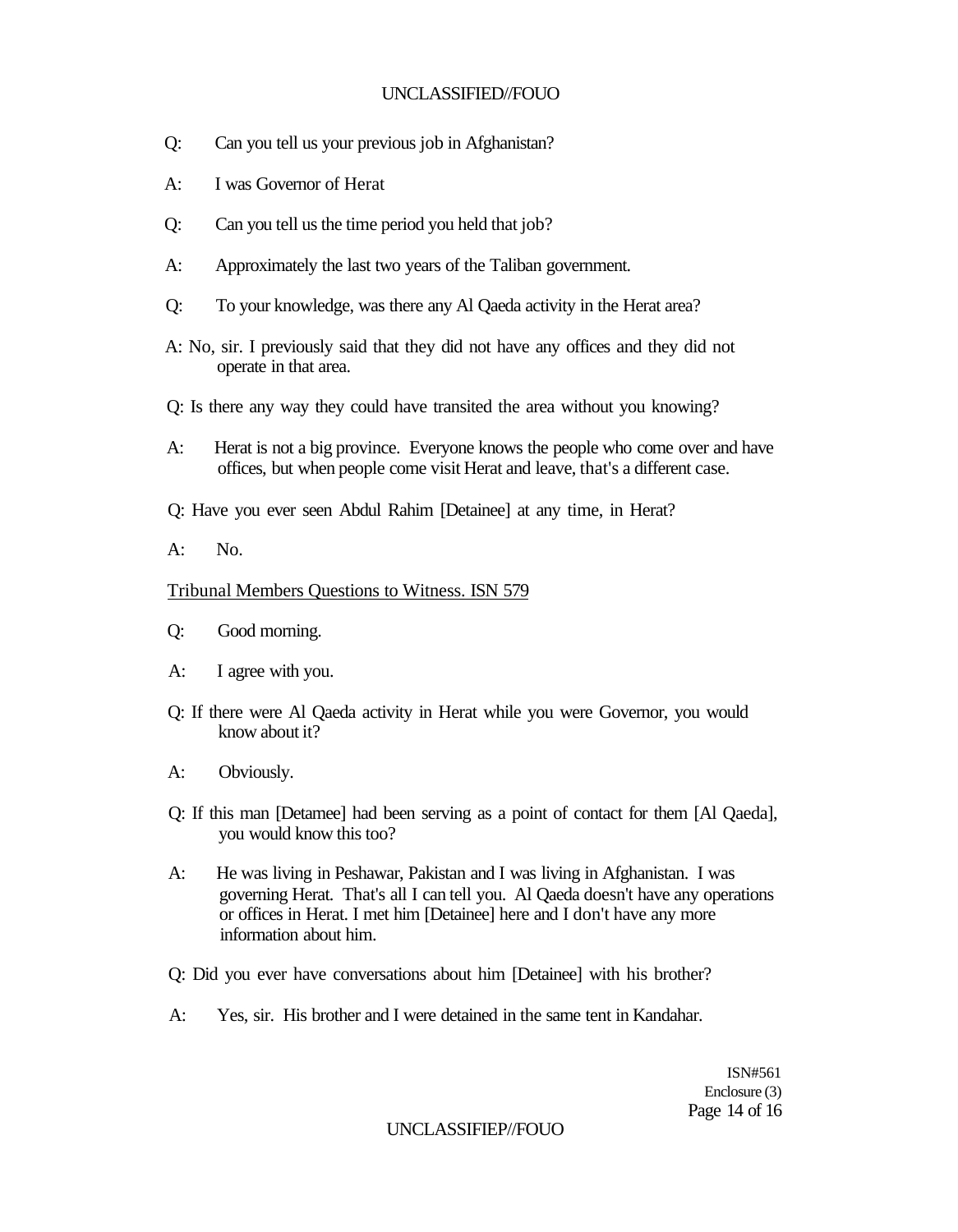- Q: What did you learn about him [Detainee] from his brother?
- A: His brother told me that they were detained for no reason and that some of their enemies gave wrong information and they were detained.
- Q: We learned today that Abdul Rahim is a journalist and a publisher of articles in newspapers and magazines. Are you familiar with any of his work?
- A: No, sir. I am not.
- Q: You have never read any of his publications or articles?
- A: No.

Today, we also heard of a group called Jamaat ud Dawa il al Quran al Sunnat. Are you familiar with this group?

I have heard the name and that they were operating in the Nangahar Province, but I don't know who the group was led by.

- Q: You did not have any dealings with this group while you were Governor of Herat?
- A: No.
- Q: Are you familiar with this group's position and attitude towards certain individuals or groups in Afghanistan?
- A: As I told you, I've heard the name. I don't know how many people they have. In our area, these kinds of groups don't exist.
- Q: So, these were not people who caused you concern while you were Governor?
- A: No, they didn't exist in that area.
- Q: In Herat, what was going on at the Zarqawi Camp?
- A: Zarqawi? I don't know that. It might be a different name. This name doesn't exist in Herat.
- Q: Were there any military camps in Herat?
- A: At the time of the Taliban, they had their military camps there.
- Q: This being a small area, I figured you'd be familiar with the names of the camps.

*ISNU561*  Enclosure (3) Page 15 of 16